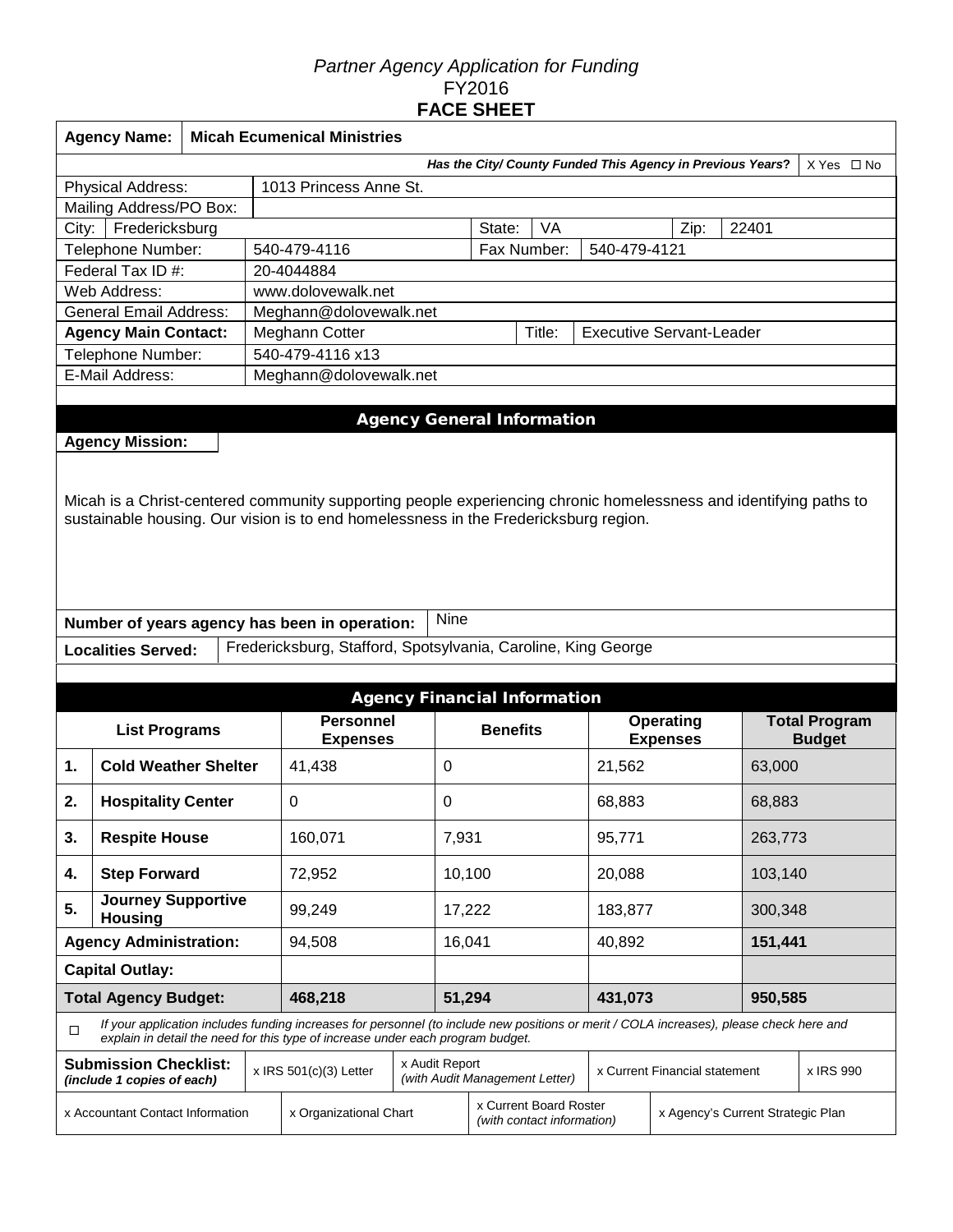## *Partner Agency Funding Application FY 2016 BUDGET EXPLANATIONS*

*Agency Name: Page 2*

Micah Ministries

#### **Agency Administrative Expenses:**

**In the box below, provide an overview of the administrative costs detailed on the face sheet for the agency as a whole. Please provide justification for and specific amounts of administrative costs that are defrayed by locality funds. If your agency is requesting an increase or decrease in administrative funding, please describe, in detail, the reasons for these changes. (The description should not exceed 15 lines of text.)**

Micah's administrative costs are mostly the salary/benefits of the Executive Director and a Program Director, who manages the finances, volunteers and operational aspects of the organization. Administrative expenses also include a nominal amount for overhead, such as supplies, insurance and incorporation fees. It includes the cost of our annual audit, employee training and development of funds and volunteers. No funds are requested from the local governments for administrative activities.

#### **Capital Outlay:**

**In the box below, provide an overview of the capital expenses detailed on the face sheet for the agency as a whole. Please provide justification for and specific amounts of capital costs that are defrayed by locality funds. (The description should not exceed 10 lines of text.)**

No capital outlay expenses are expected during FY16. Micah only owns two buildings: 1. The respite house at 1512 Princess Anne St 2. A supportive housing rental property at 815 Denton Circle. Neither of which will require noteable repairs or improvements.

#### **Personnel Expenses (General):**

**In the box below, provide an overview of any increases or decreases in general personnel expenses for the agency. This would include any planned or projected merit or COLA increases, or new positions being requested. Also include a description of any changes to agency benefits structure or cost. (The description should not exceed 10 lines of text.)**

Personnel expenses are expected to remain generally the same in FY16. The housing case managers are due a COLA adjustment, but that is not a part of this application. The cold weather staff wages are the same every year. Staff for that program includes 3 overnight monitors, an intake coordinator and a program manager.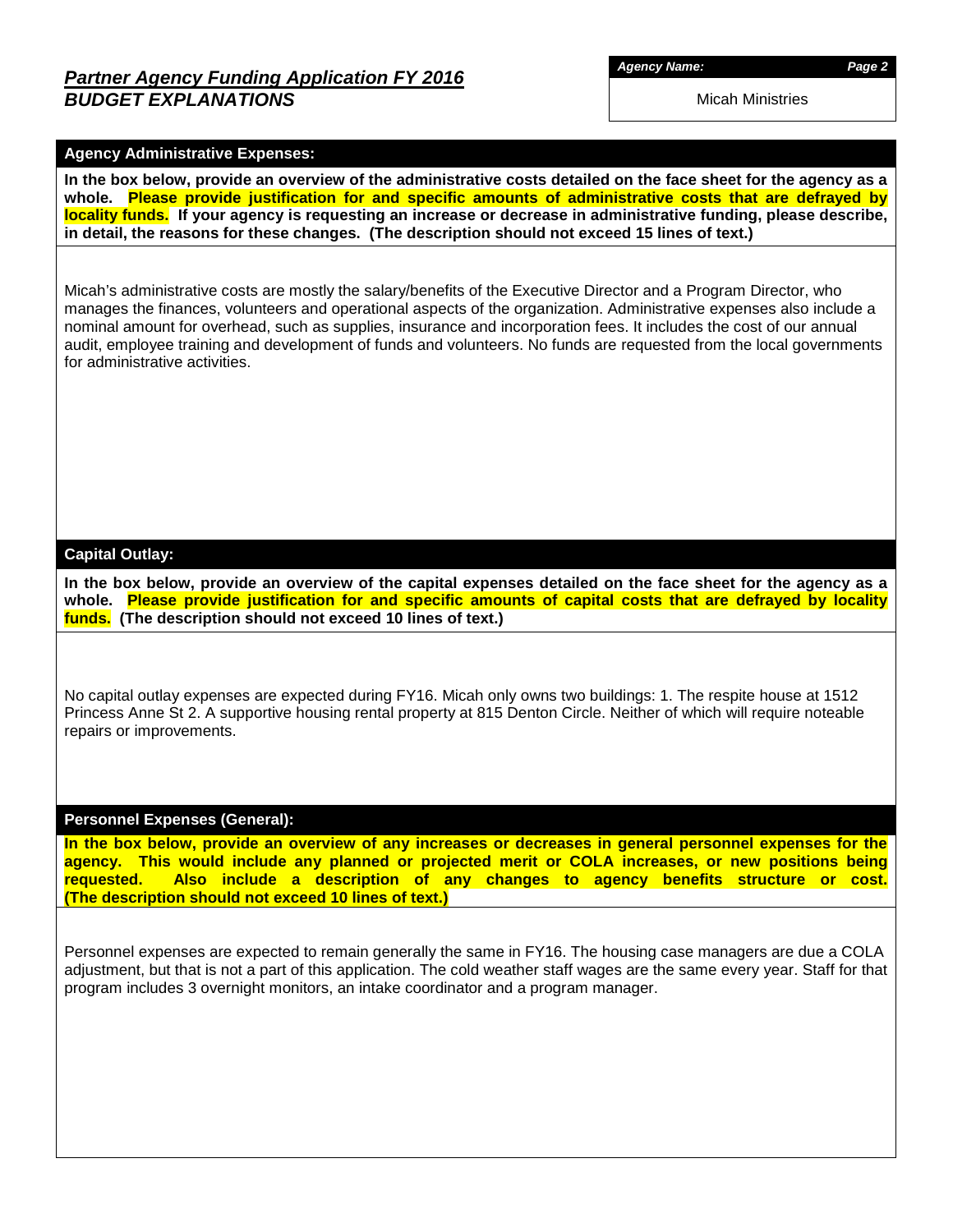# *Partner Agency Funding Application FY 2016 BUDGET EXPLANATIONS*

*Agency Name: Page 3*

Micah Ministries

#### Budget Information

Please complete the following chart with the financial information for the agency as a whole. In each area include the budget specifically allocated to your agency from each locality/entity listed below.

|                                        | FY2014 Actual | FY2015 Budgeted | <b>FY2016 Projected</b> |
|----------------------------------------|---------------|-----------------|-------------------------|
| <b>Caroline</b>                        | 0             | 0               | 1,500                   |
| Fredericksburg                         | 20,000        | 20,000          | 20,000                  |
| <b>King George</b>                     | 0             | 0               | 1,500                   |
| Spotsylvania                           | 12,000        | 13,800          | 20,000                  |
| <b>Stafford</b>                        | 15,000        | 20,000          | 20,000                  |
| <b>United Way</b>                      | 103,316       | 103,000         | 103,000                 |
| <b>Grants</b>                          | 611,726       | 551,730         | 600,000                 |
| <b>Client Fees</b>                     | 0             | 0               | 0                       |
| <b>Fundraising</b>                     | 158,310       | 153,710         | 160,000                 |
| Other (explain below)                  | 104,419       | 88.345          | 90,000                  |
| <b>Total Agency Budget</b><br>for PD16 | 1,024,771     | 950,585         | 1,016,000               |

Detail below what is included in the category 'Other':

The "other" category above includes annual pledges from Micah's governing and partnering churches. Micah currently maintains nine governing churches, each of which gives a minimum of \$5,000 per year and appoints a member on our board of directors. We also maintain a growing group of partnering churches who give at least \$1,000 a year and meet a variety of mission, financial and marketing requirements.

\*\*The 2014 actual includes more than \$50,000 that was raised specifically to assist with a cash flow fund for housing efforts. The rent payments distributed on behalf of clients moving from the street to housing are reimbursable by a state grant. The cash flow fund that was created through community support and a matching gift from the sunshine lady foundation provides the dollars that can be spent up front, while Micah waits on reimbursement. This was unbudgeted income and serves only as cash flow, rather than liquid resources.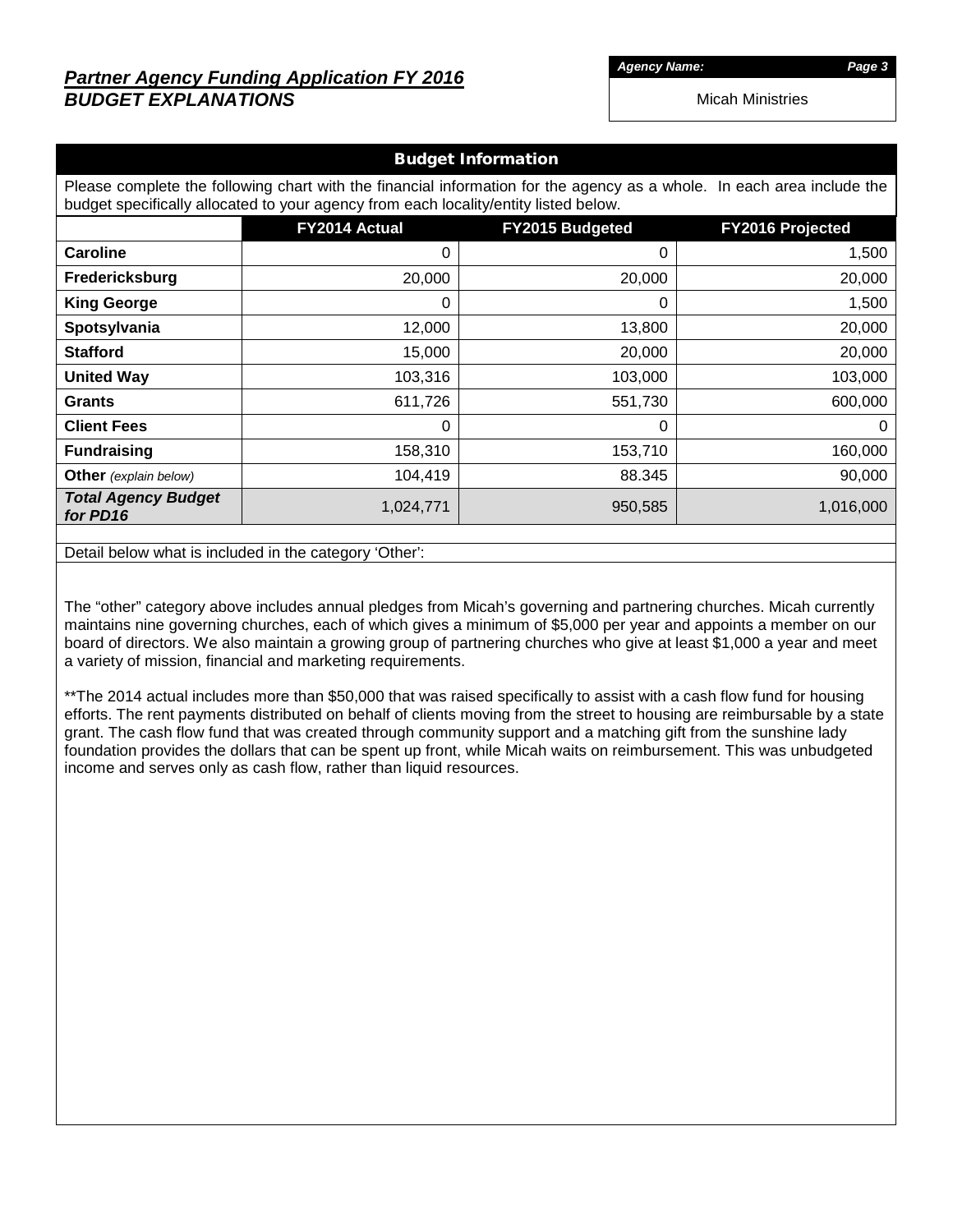# *Partner Agency Funding Application FY 2016 BUDGET EXPLANATIONS*

*Agency Name: Page 4*

Micah Ministries

Please detail below any legislative initiatives or issues that may impact the agency for the upcoming year and how you are planning for them. This could include new legislation that may increase or decrease projected funding at any level (Federal/State/Local), or could affect grants or designated funds as they are currently received. If you are aware of "outside" funding sources that will expire or be reduced on a set cycle or date, please note those below and how you are planning for them.

For a number of years, state and federal grant dollars that traditionally funded homeless assistance have been shifting their priorities from shelter to housing-focused services. While older shelter models have required compliance and goalachievement as a means to earn housing, current best practices indicate higher success rates when people are housed first and provided with the supports necessary in order to stabilize. National evaluations have demonstrated that at least 75-80% of people exit shelters to permanent housing when housing first strategies are used, compared with 16% in historic emergency shelter models and 42% in transitional housing. The cost of a housing first intervention averaged \$4,000, compared with \$10,000 to \$20,000 for other strategies. Those offered housing first were generally four times LESS likely to return to homelessness.

Because local homeless service providers are highly coordinated, planning district 16 has scored well on its collaborative applications and the funds available for housing assistance have nearly tripled in the last few years. State budget cuts, however, have been reducing the overall resources available. As the lesser priority, shelter services, has taken the biggest hit. This year's application was cut 6.7%, for example, and it was just announced that another \$25,000 will be sliced from the current year's award. For Micah, this has meant a 100% loss of state resources for the cold weather shelter. For the grant year beginning 7/1/14 and running until 6/30/16, the agency is left to rely entirely on fundraising and local government support to provide winter shelter for those who would otherwise sleep outside in frigid temperatures.

Please detail below any identified agency needs or areas of concern that are currently not being addressed in your funding request. This could include training or technical assistance for specific areas, administrative support for a program or service, evaluation of current programs, or consultation for strategic planning, board support, or fundraising.

Micah's greatest challenge in all of our programs has been the changing demographic of people seeking street homeless services. When the agency formed in 2005, the face of street and chronic homelessness was generally an older, sicker male who had been through the hard knocks of life and needed intervention to avoid dying on the street. Most among that original group have died, moved on or been housed at this time. Today's homeless are much younger, lack life experience and still think living outside is like camping. Last summer, one-third of our total clients aged between 18 and 24. As a result, Micah has been exploring ways to evolve its services to better meet the needs of this group. We are in talks with other groups who specialize in the needs of this population and trying to determine how we can partner and strategize services around them. Micah is also seeing an increase in families seeking street homeless services. Eleven children and their parents used the cold weather shelter last winter, when it has historically been unusual for one family to need the program per season. Early intervention with this population is critical in keeping this group from becoming the next chronic homeless.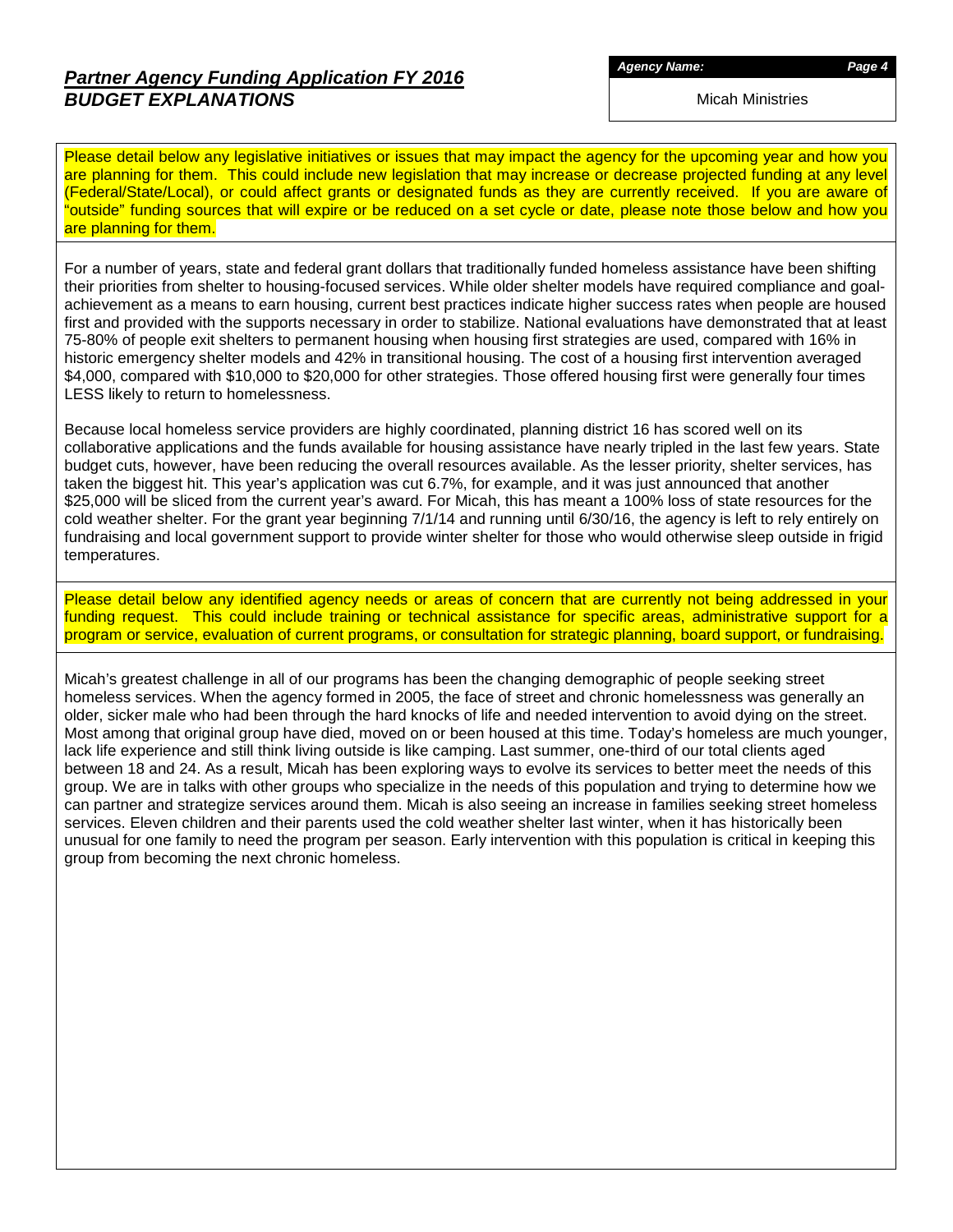## *Partner Agency Funding Application FY 2016 LOCALITY NOTES*

*Agency Name: Page 5*

Micah Ministries

| Please use the area below to provide any locality specific notes or statements that may be relevant to your<br>application. |
|-----------------------------------------------------------------------------------------------------------------------------|
|                                                                                                                             |
| City of Fredericksburg:                                                                                                     |
|                                                                                                                             |
|                                                                                                                             |
|                                                                                                                             |
|                                                                                                                             |
|                                                                                                                             |
| Caroline County:                                                                                                            |
|                                                                                                                             |
|                                                                                                                             |
|                                                                                                                             |
|                                                                                                                             |
|                                                                                                                             |
| King George County:                                                                                                         |
|                                                                                                                             |
|                                                                                                                             |
|                                                                                                                             |
|                                                                                                                             |
|                                                                                                                             |
| Spotsylvania County:                                                                                                        |
|                                                                                                                             |
|                                                                                                                             |
|                                                                                                                             |
|                                                                                                                             |
|                                                                                                                             |
| <b>Stafford County:</b>                                                                                                     |
|                                                                                                                             |
|                                                                                                                             |
|                                                                                                                             |
|                                                                                                                             |
|                                                                                                                             |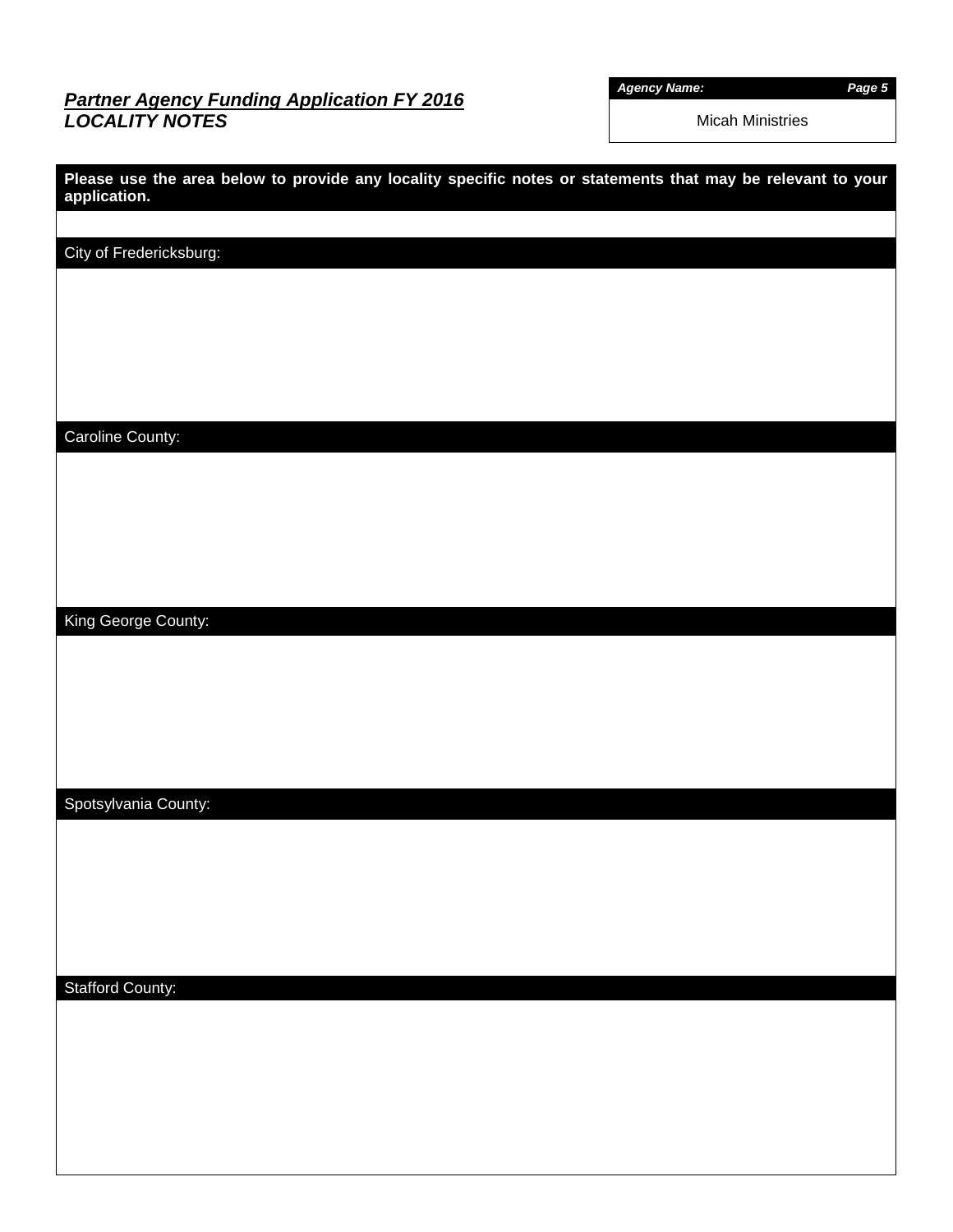*Program Name: Page 6*

Micah Ecumenical Ministries

Each agency submitting a funding request must fill out the following pages for *each program* serving citizens within the region and for which funding is requested. Any incomplete applications or programs that do not have a full application will not be considered for funding. PLEASE do not include any unrequested information. Each locality reserves the right to request additional information once the application has been submitted.

|                         | .                           |        |                                 |                   |
|-------------------------|-----------------------------|--------|---------------------------------|-------------------|
| <b>Program Name:</b>    | <b>Cold Weather Shelter</b> |        | Is this a new program?          | $\Box$ Yes $X$ No |
| <b>Program Contact:</b> | Meghann Cotter              | Title: | <b>Executive Servant-Leader</b> |                   |
| Telephone Number:       | 540-479-4116 x13            |        |                                 |                   |
| E-Mail Address:         | Meghann@dolovewalk.net      |        |                                 |                   |
|                         |                             |        |                                 |                   |

**1. Program Purpose/Description:** *(the following description should not exceed 10 lines of text)*

The Cold Weather Shelter has historically kept the residents of Planning District 16 from freezing to death during the winter. But the program's purpose extends well beyond a bed for the night and meeting basic needs. Under the direction of state and national goals to limit the time people are homeless, reduce returns to homelessness and prevent unnecessary homelessness, all of Micah's programs are now implementing a more housing-focused approach. This means that those who come to the cold weather shelter are fully assessed for housing barriers at intake, set up with a plan to re-enter housing and prioritized based on vulnerability. Each plan connects program participants with various case managers who focus on their unique needs, such as employment, disability and mental health. Once in housing, each person receives a one-on-one housing case manager to assist with stabilization. The cold weather shelter is supported in these activities by a daytime basic needs and case management operation called the Hospitality Center and a Residential Recovery Program for homeless leaving the hospital in need of temporary or terminal care.

**2. Justification of Need:** *(Please state clearly why this service should be provided to the citizens of the region and why the localities should consider this funding request. If this is a new program, be sure to include the benefit to the region for funding a new request. The following should not exceed 10 lines of text, and should include the most recent data available.)*

At the most basic level, the need for the cold weather shelter is justified as a core safety net for those who might otherwise freeze to death during the winter. In more complex terms, the shelter has become an opportunity to provide intensive case management to the true street homeless, whose circumstances make them some of the hardest to stabilize. At no other point during the year can Micah staff assist this population as a captive audience. Based on the area's annual homeless census conducted by the continuum of care, approximately 28.2% of the area's homeless originated from Spotsylvania, 20.3% Fredericksburg, 17.8% Stafford, 5.4% Caroline and 3% King George. Micah's combination of services has resulted in a 49% decline in the community's street homeless population in the last three years. Considering cuts from state and federal sources, Micah will not be able to sustain winter shelter operations at the same service levels without local government support. Cuts to funding for FY15 almost required Micah to return to temperature-based operations.

**3. Program Collaboration:** *(The following should describe, in detail, examples of collaborative efforts and key partnerships between your program and other programs or agencies in the area, and should not exceed 10 lines of text.)*

Micah is an active member of the Continuum of Care, a federally mandated coalition of agencies that coordinates monthly around homeless services. Much of our work is done through a sub-group called the Pursuit of Housing Campaign (POH). POH includes the four homeless service providers—Thurman Brisben, Hope House, Empowerhouse and Micah—as well as Central Virginia Housing Coalition, which coordinates assessment for people experiencing a housing crisis. This group of has been working diligently in the last few years to align services and offer an improved crisis response system for people who become homeless or are about to be. Separately, Micah is highly linked with a number of agencies who provide service directly from our facilities. DMV comes once a month; RACSB has a full-time, mental health worker on site; Social services and the Veteran's Administration come regularly to enroll people for services. And just recently, Goodwill stationed a part-time employment specialist in our building.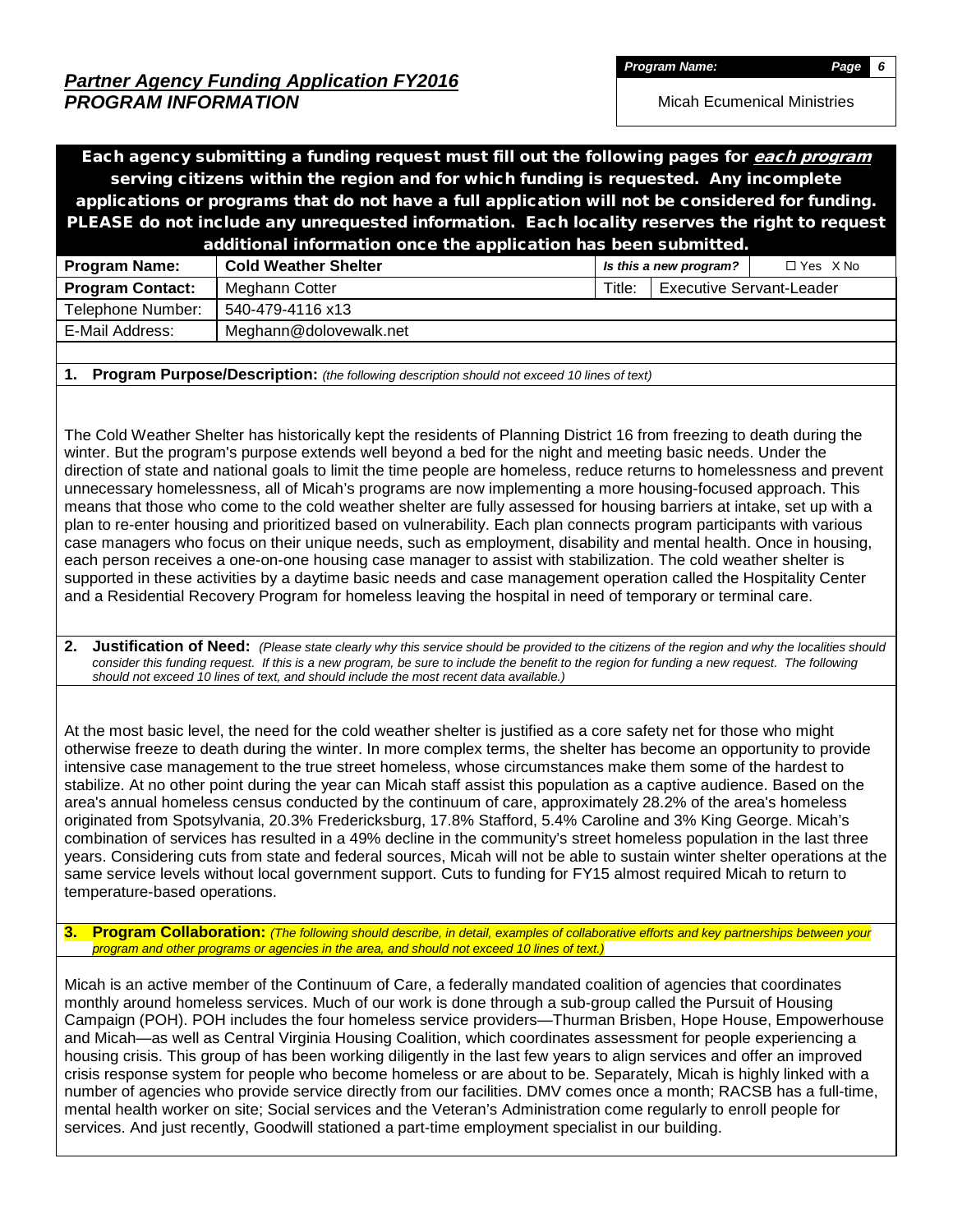**Program Name:** *Page* 

Core Independent Living Services

**4. Program Audience and Service Delivery:** *(The following should describe the program's intended audience or client base and how those clients are served. This should include the location of the service and what geographic areas are served or targeted for service. If your program has specific entry or application criteria, please describe it below. Please do not exceed 10 lines of text.)*

Most program guests are ineligible to stay at other area shelters because of un-medicated mental illness, disabilities that leave them unable to work, certain criminal histories or substance abuse issues. Without a place to stay these individuals sleep outside at night, at risk of hypothermia and sickness. Without a bed and wrap around case management, they face significant struggles in growing their resources, identifying housing and stabilizing. Most Micah guests come from places throughout Planning District 16 or rural areas nearby. Some use Micah services as they pass through the area, but most have identified the community as home because it is where they graduated high school. The shelter operates from Stafford County's 748 Kings Highway. Guests attend various community dinners, located at churches throughout the downtown area. A bus then picks them up at the dinners at 6:30 p.m. to take them to the shelter. They are checked in, get a cot to sleep on for the night and then bussed back to Fredericksburg in the morning to be dropped off at a community breakfast and service at the day center.

**5. Client Fees:** *(Please describe the fees clients must pay for the services provided in this program, and how those fees are determined.)*

All Micah services are free. However, anyone receiving services through a Micah program is invited to give back to the organization in the form of cleaning, general chores and community improvement projects. Many have been active in community service, such as trash cleanup, tree planting and other efforts that reduce costs on local governments.

|                                                     | 6. Budget Information: (Please complete the following chart with the financial information for this program. In each area include the dollars |  |
|-----------------------------------------------------|-----------------------------------------------------------------------------------------------------------------------------------------------|--|
| specifically allocated/requested for this program.) |                                                                                                                                               |  |

|                                         | FY2014 Actual | FY2015 Budgeted | FY2016 Projected |
|-----------------------------------------|---------------|-----------------|------------------|
| Caroline                                | 0             | 0               | 1,500            |
| Fredericksburg                          | 20,000        | 20,000          | 20,000           |
| <b>King George</b>                      | 0             | 0               | 1,500            |
| Spotsylvania                            | 12,000        | 13,800          | 20,000           |
| <b>Stafford</b>                         | 15,000        | 20,000          | 20,000           |
| <b>United Way</b>                       | 0             | 0               | 0                |
| <b>Grants</b>                           | 12,000        | 0               | 0                |
| <b>Client Fees</b>                      | 0             | 0               | 0                |
| <b>Fundraising</b>                      | 4,000         | 9,200           | 0                |
| Other                                   | 0             | 0               | 0                |
| <b>Total Program Budget</b><br>for PD16 | \$63,000      | \$63,000        | \$63,000         |

**Please indicate, in detail, reasons for increases or decreases in the amounts requested for FY2016. Include whether these changes come from increases in personnel, benefits, or operating expenses. If an increase is being requested, please describe the impact not receiving an increase would have on the program. In particular, please describe in detail if any increase is sought for new positions or personnel.**

Without the full support of all local governments in Planning District 16, the cold weather shelter will remain in jeopardy of returning to temperature-based or closing early. If Micah can depend on local governments to balance out its shelter budget, staff can:

• Aggressively implement case management components that both rapidly re-house and sustain those staying at the shelter, while keeping up with new state and federal program responsibilities

• Present a much more competitive application for state and federal grants.

• Have a healthy source of matching dollars for the state and federal grants, which require a dollar for dollar match.

• Make sure the shelter includes more housing-focused case management components, which put our shelter closer in line with federal goals.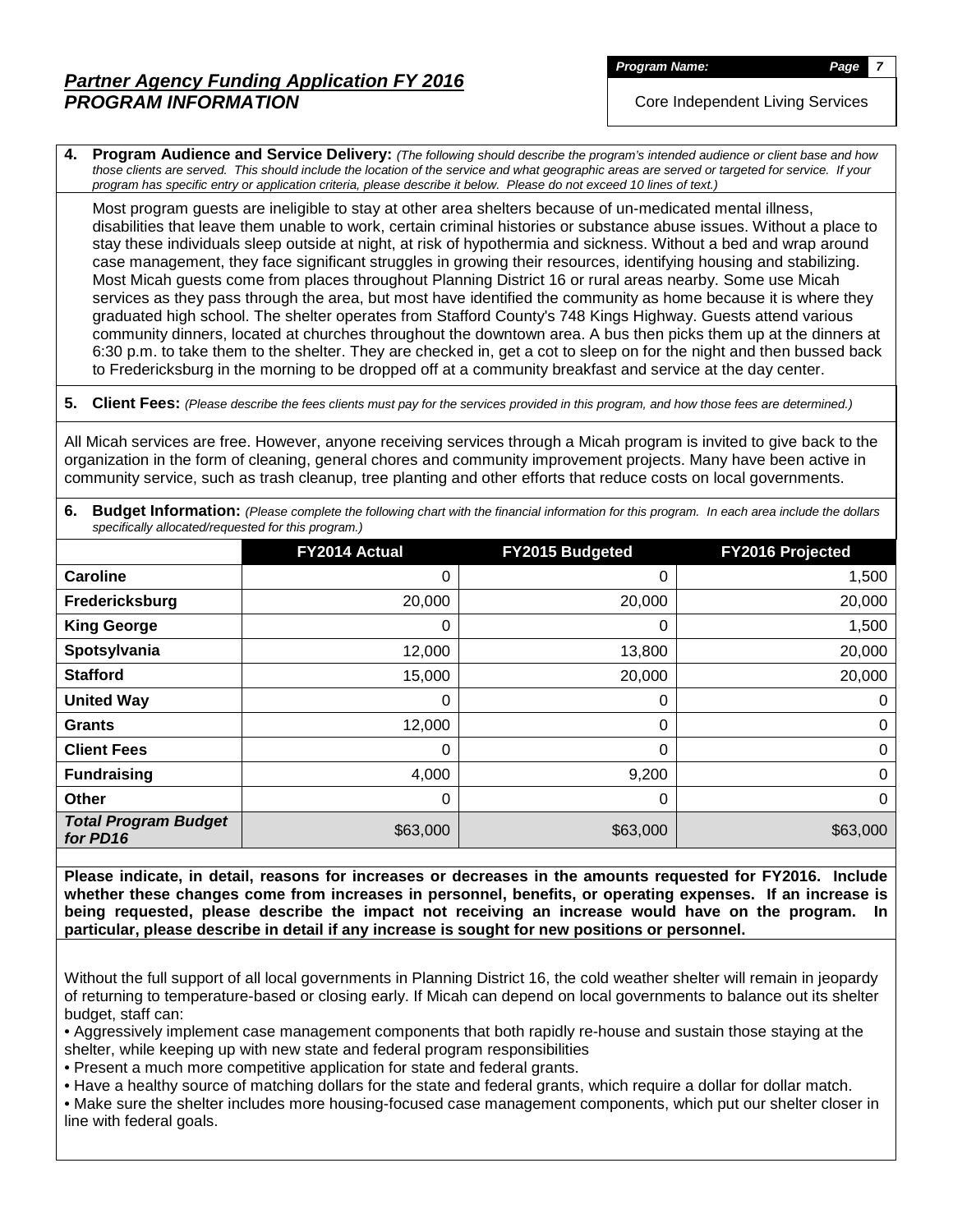| <b>Program Name</b> |  |  |
|---------------------|--|--|
|                     |  |  |

*Program Name: Page 8*

Cold Weather Shelter

|                | 7. Goals, Objectives, & Evaluation: (Please provide the following information regarding the goals and objectives for your program.                                                                                                                                       |
|----------------|--------------------------------------------------------------------------------------------------------------------------------------------------------------------------------------------------------------------------------------------------------------------------|
|                | Space has been provided for two goals, with two objectives per goal. If your agency is funded by the United Way, please include a copy of your<br>Logic Model for this program as a supplemental attachment. Individual descriptions should not exceed 5 lines of text.) |
|                | <b>Program Goal 1:</b>                                                                                                                                                                                                                                                   |
|                |                                                                                                                                                                                                                                                                          |
|                | Reduce the length of time people experiencing homelessness must access the cold weather shelter                                                                                                                                                                          |
|                |                                                                                                                                                                                                                                                                          |
|                | Objectives:                                                                                                                                                                                                                                                              |
|                |                                                                                                                                                                                                                                                                          |
| 1a.            | People staying at the cold weather shelter that qualify as chronically homeless will complete a                                                                                                                                                                          |
|                | vulnerability assessment.                                                                                                                                                                                                                                                |
|                |                                                                                                                                                                                                                                                                          |
|                |                                                                                                                                                                                                                                                                          |
| 1 <sub>b</sub> | Each participant completing a vulnerability assessment will be assisted in developing a plan to access<br>assistance that will move them toward permanent housing.                                                                                                       |
|                |                                                                                                                                                                                                                                                                          |
|                | <b>Program Goal 2:</b>                                                                                                                                                                                                                                                   |
|                |                                                                                                                                                                                                                                                                          |
|                | Reduce the number of people needing to stay at the cold weather shelter and preventing returns to the cold                                                                                                                                                               |
|                | weather shelter.                                                                                                                                                                                                                                                         |
|                |                                                                                                                                                                                                                                                                          |
|                |                                                                                                                                                                                                                                                                          |
|                | <b>Objectives:</b>                                                                                                                                                                                                                                                       |
|                |                                                                                                                                                                                                                                                                          |
| 2a.            | Re-house 25% of people who stay at the cold weather shelter in 2015-16, prior to the start of the 2016-17                                                                                                                                                                |
|                | season.                                                                                                                                                                                                                                                                  |
|                |                                                                                                                                                                                                                                                                          |
|                |                                                                                                                                                                                                                                                                          |
|                |                                                                                                                                                                                                                                                                          |
| 2b.            | A minimum 75% of FY15 shelter participants will not return to the cold weather shelter in FY2016                                                                                                                                                                         |
|                |                                                                                                                                                                                                                                                                          |
|                |                                                                                                                                                                                                                                                                          |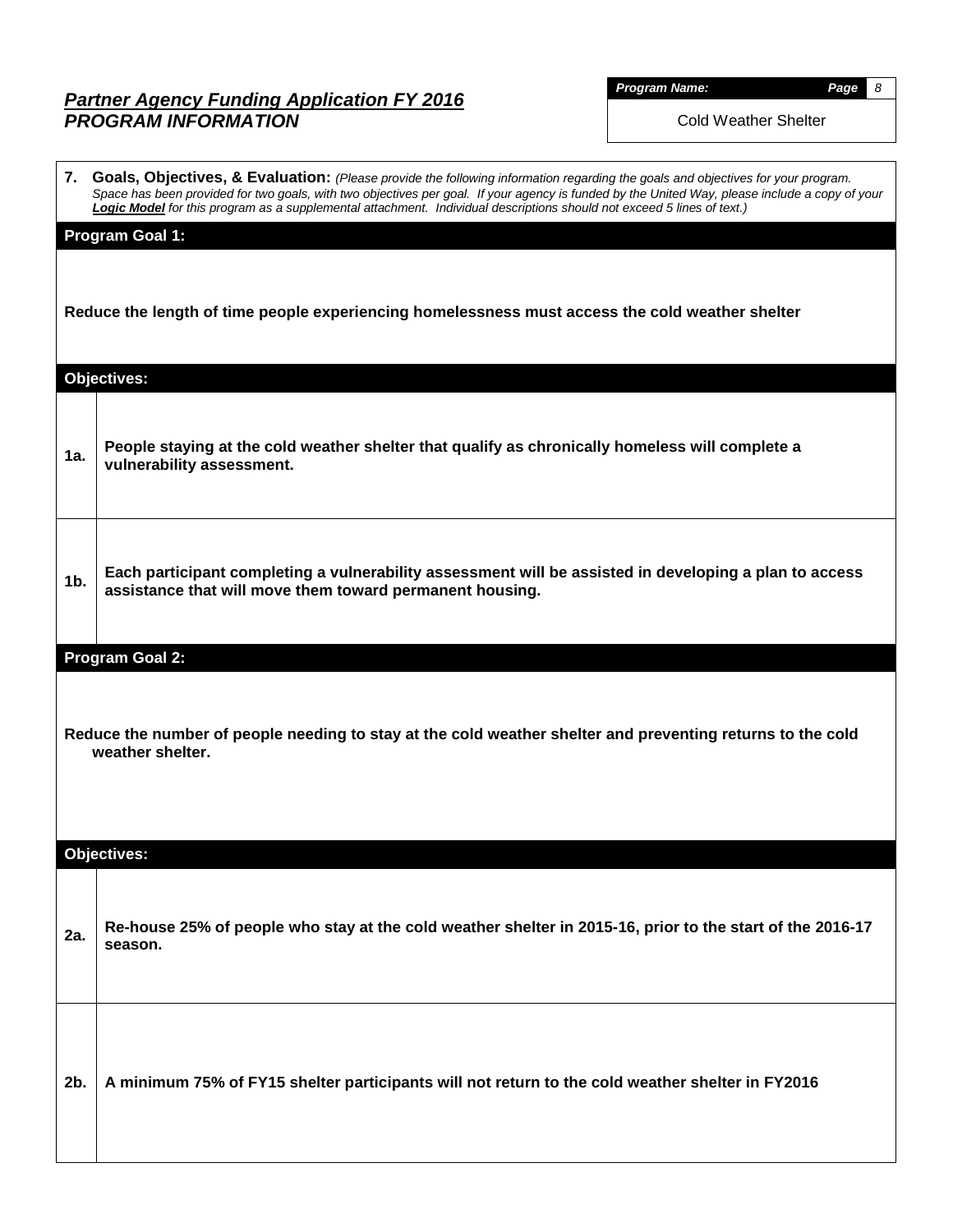*Program Name: Page 9*

**Cold Weather Shelter**

**Evaluation Method:** *(Please describe the method used to measure the above goals/objectives. Please do not exceed 10 lines of text.)* **Paid staff facilitates intakes each night the shelter opens. Intake includes documenting personal and statistic information. Similar intakes are conducted at other Micah programs. Micah also participates in a regional database (HMIS), used by other service providers in the planning district. It enables us to better track how well services and referrals work. Case notes track contacts with clients and related resources. And progress reports document how quickly a client is progressing toward their individual goals. A housing barriers assessment tool is used for all those entering the shelter as a way to understand each guest's needs and triage them to appropriate services. 8. Outcome Data:** *(Please give the most recent outcome data for the objectives above. Indicate below what time period the data covers.) Data Collection Period:* July 2013 –June 2014 **Objective 1a. The cold weather shelter provided 4197 bed nights to 212 unduplicated people, an average of 33 to 40 people per night. A total 75% completed barrier assessments during or immediately following the cold weather season. Objective 1b. Micah's mental health case manager successfully enrolled 95 seriously mentally ill homeless people in services last year. Our disability caseworker succeeded with over 29 SSI/SSDI applications. Our employment case manager placed 67 in sustainable jobs, with 53 retaining their employment. Objective 2a. In FY14, staff devoted continued efforts to target shelter recipients for housing services. Every shelter participant completed a barriers assessment and was presented with options for how they could begin their path to housing. With this shift in priorities, 137 secured housing in the last year. Objective 2b. To date, at least 60 of last year's cold weather shelter participants have entered permanent housing and will not be returning to the cold weather shelter this year.**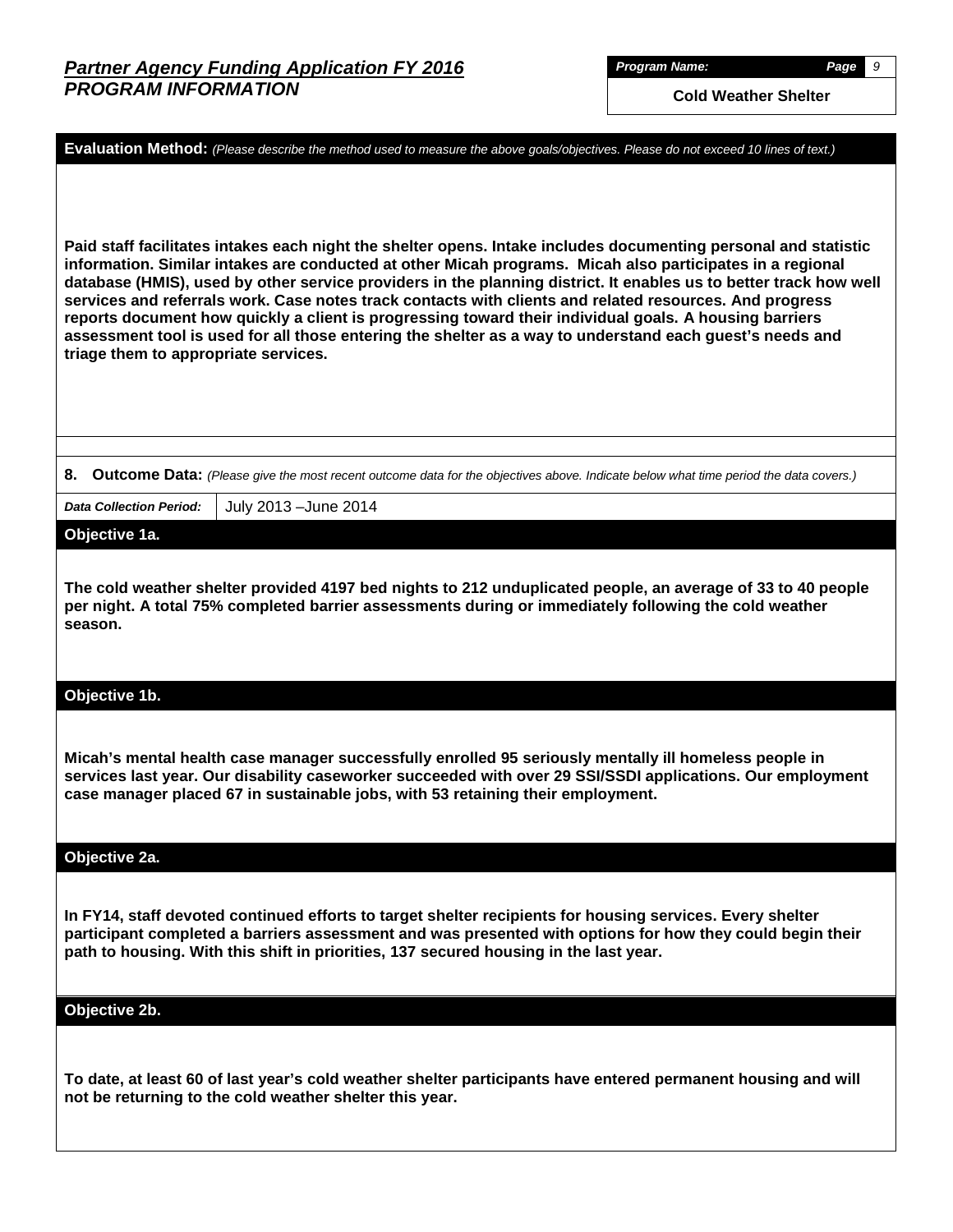*Program Name: Page 10*

**Cold Weather Shelter**

**9. Program Goal Updates:** *(Please provide a brief description of the current status of your program goal(s), given your outcome data. For example, if reported data was well below the stated outcome measure, please indicate why you feel that is the case. Also, include how your outcome data will influence or modify the program for the upcoming fiscal year. These descriptions should not exceed 20 lines of text.)*

#### **Program Goal 1:**

- **In the FY13 season, Micah will open the shelter every night for the third year in a row. Given the decrease in state and federal support for shelter operations, local government funding in Planning District 16 has made this possible. Being open all winter allows Micah the opportunity to be more consistent and effective in its efforts to move clients quickly out of shelter and into permanent housing. The challenge remains in moving people quickly enough that we maintain an adequate amount of bed space. Dedicated housing staff were strategically connected to shelter operations last year to add special emphasis on rapid exits from shelter.**
- **As a result of Micah's efforts, chronic homelessness (often the most vulnerable) is down by 49% since 2010. There are 63 remaining chronically homeless individuals and the agency has a goal house 100% of that group by 2016.**

#### **Program Goal 2:**

- **Micah is very proud that only 37 out of 212 people who stayed at the 2013 shelter were repeats from 2012. Prior to the agency's housing focused efforts, the number of returning guests was much higher, stagnant and even increasing, at times.**
- **Of the 212 households staying at the shelter last year, 165 had exited by the end of the season. That typically means the individual has either resolved their circumstances or secured an alternative place to live, at least temporarily. Of those whose whereabouts were made known to Micah staff, 60 left the shelter into permanent housing. Overall impact of the most recent shelter season will not be realized until the start of winter 2014-15.**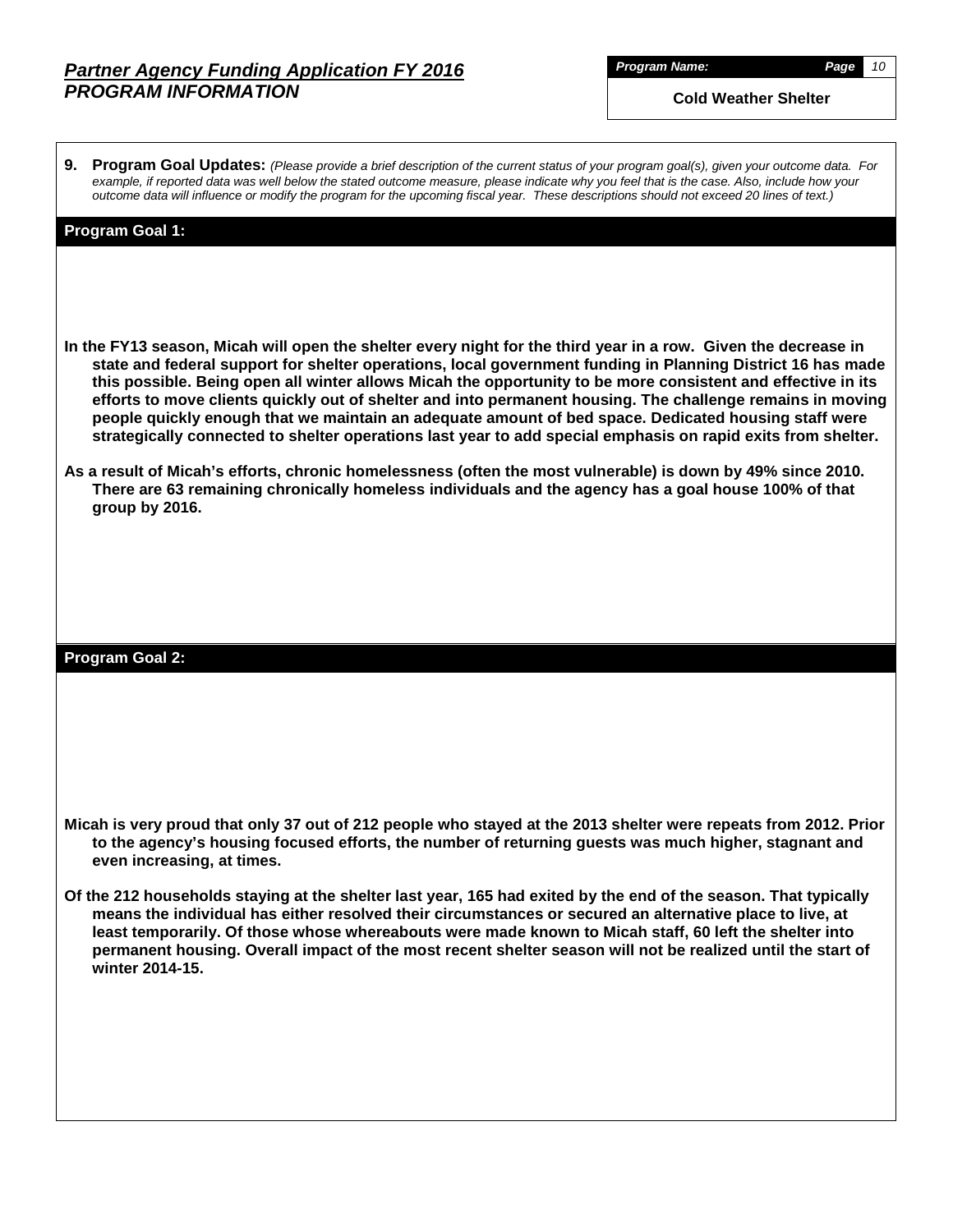**Cold Weather Shelter**

**10. Community Impact:** *(Please provide at least two examples of how your services have impacted members of our community. This description should not exceed 20 lines of text.)*

At one time, Hector owned his own coffee shop and aspired to use his University of Tennessee political science degree to work in the office of an elected leader. But things came crashing down after his parents died and his business went under. He landed at Micah's respite house after a cardiac event and transitioned to another area shelter. While there, he got a part-time job at a downtown business. The hours, however, didn't stay steady and he was not able to get housing before his shelter time ran out. By that time, winter had arrived and Heath ended up in the cold weather shelter. Soon after, he had a major issue with his gallbladder and spent three days in the hospital after it was removed. He was able to transition back into the Residential Recovery Program, where he stayed for just under a month before being rapidly re-housed. Hector continued to work with Micah staff on his health needs, and got a job shortly after moving to permanent housing. In addition to financing his housing for several more months, Micah continued working with him on employment, medication and doctor's visits. Just recently, Hector was hired full-time to work at a bed and breakfast. He is seen as such a good employee that he is currently being considered for an assistant manager position.

Jason had a wife, a four-bedroom house in King George and a 20-year career in auto mechanics. But after he separated from his wife and started drinking, he lost his job and wound up on the street. He found his way to Micah's doorstep, where his basic needs could be met. Lost in depression, his drinking took over; he lost all faith in himself and even his motivation to survive dissipated. He stayed at other area shelters for short periods, but he struggled with the rules, usually failed the breathalyzer and couldn't make progress fast enough. So, he remained on the street and staying in the winter shelter for a year and a half. Pushing 60, his time on the street accelerated his failing health. He became unable to work, and Micah helped with his disability and housing. For sometime, he remained in housing with supports. Slowly but surely, he regained confidence in himself, began the process of recovery and is now working to purchase a home again.

#### **11. Collaborative Impact:** (Please describe how the community would be impacted if your agency were dissolved or merged with another partner agency. This description should not exceed 20 lines of text.)

Micah has a special population that would be hard to serve in the same way if it were to merge with another agency. Our approach is faith-based and therefore heavily grounded in concepts of unconditional love, forgiveness, justice, kindness and humility. Many of the people we currently serve are not welcome or turn up unsuccessful with other approaches. The agency already partners and shares resources with anyone that it can, up to and including paying other non-profits to provide their services within our programs (i.e. Social Services, Goodwill, RACSB). Micah would be happy to have other organizations merge or connect its services under its umbrella, but it would easily fall short of its defined mission if it were to be consumed under another umbrella. The community has to retain low-barrier services for those whose needs are complicated and take time and support to overcome.